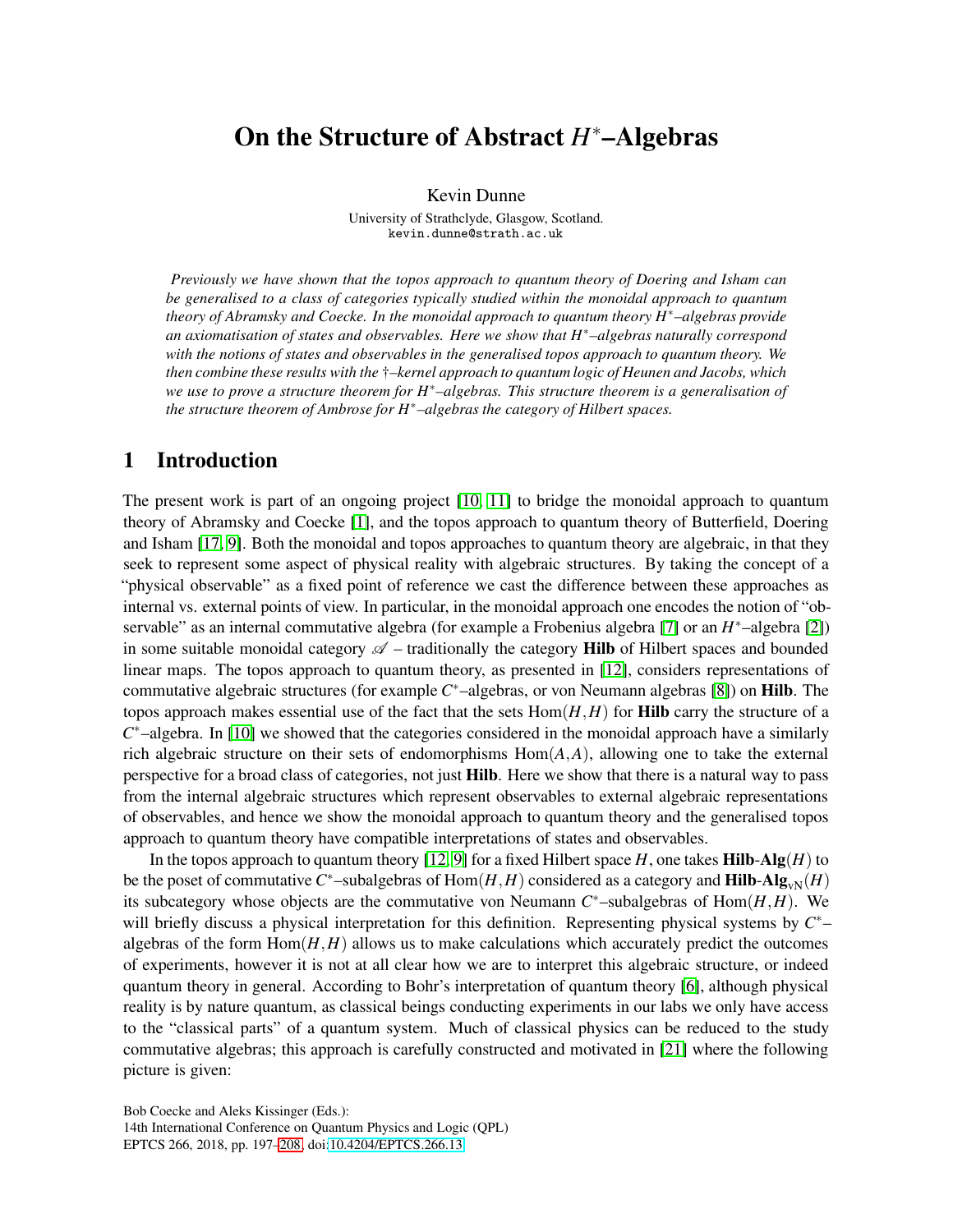| Physics lab           | $\rightarrow$ | Commutative unital                            |
|-----------------------|---------------|-----------------------------------------------|
|                       |               | $\mathbb{R}$ -algebra A                       |
| Measuring device      | $\rightarrow$ | Element of the algebra A                      |
| State of the observed | $\rightarrow$ | Homomorphism of unital                        |
| physical system       |               | $\mathbb{R}$ -algebras $h : A \to \mathbb{R}$ |
| Output of the         |               | Value of this function $h(a)$ ,               |
| measuring device      |               | $a \in A$                                     |

Figure 1: Algebraic interpretation of classical physics

In [\[21\]](#page-11-11) the author stresses that in the interpretation Figure 1. the choice of scalars is unimportant, however since many measurable quantities in classical physics, length, time, energy, etc., can be represented by real numbers,  $\mathbb R$  is a reasonable choice. In quantum theory the complex numbers are the traditional choice of scalars, but one can take any ring, or as we will see a semiring in their place.

According to Bohr's interpretation, having access to only the classical parts of a quantum system represented by  $Hom(H,H)$  means that we only have access to the commutative subalgebras of  $Hom(H,H)$ . In the topos approach presented in [\[12\]](#page-11-8) one considers all of the classical subsystems simultaneously by considering the category of presheaves  $[Hilb-Alg_{vN}(H)]^{op}$ , Set], which is a topos. One presheaf of central importance to the topos approach is characterised by the *Gelfand spectrum*. Recall the Gelfand spectrum of a commutative *C* <sup>∗</sup>–algebra A is the set of *characters*

 $Spec_G(\mathbf{A}) = \{ \rho : \mathbf{A} \to \mathbb{C} \mid \rho \text{ a } C^*$ -algebra homomorphism  $\}$ 

For a fixed Hilbert space *H* this defines a functor

$$
\mathbf{Hilb}\text{-}\mathbf{Alg}_{\text{vN}}(H)^\text{op} \xrightarrow{\text{Spec}_{G}} \mathbf{Set}
$$

with the action on morphisms given by restriction. By the above physical interpretation of Figure 1. we see this functor as assigning to each classical subsystem the set of possible states of that system.

While the topos approach introduces new a mathematical language to the study of quantum theory it still ultimately rests upon the traditional notions of Hilbert spaces and von Neumann algebras. The monoidal approach to quantum theory [\[1\]](#page-11-3) is an entirely separate approach to quantum theory, using different mathematical structures, abstracting away from the Hilbert space formalism altogether.

**Definition 1.1.** A  $\dagger$ *–category* consists of a category  $\mathscr A$  together with an identity on objects functor † :  $\mathscr{A}^{\circ p} \to \mathscr{A}$  satisfying †∘† = id<sub> $\mathscr{A}$ </sub>. A †–*symmetric monoidal category* consists of a symmetric monoidal category ( $\mathscr{A}, \otimes, I$ ) such that:  $\mathscr{A}$  is a †–category; † is a strict monoidal functor; and all of the symmetric monoidal structure isomorphisms satisfy  $\lambda^{-1} = \lambda^{\dagger}$ .

Symmetric monoidal categories admit a graphical calculus [\[22\]](#page-11-12), which we assume the reader is familiar with.

The category **Hilb** is the archetypal example of a  $\dagger$ -symmetric monoidal category. Many aspects of quantum theory can be expressed purely in terms of this monoidal structure on the category Hilb. For finite dimensional quantum mechanics the notion of an observable can be axiomatised internally by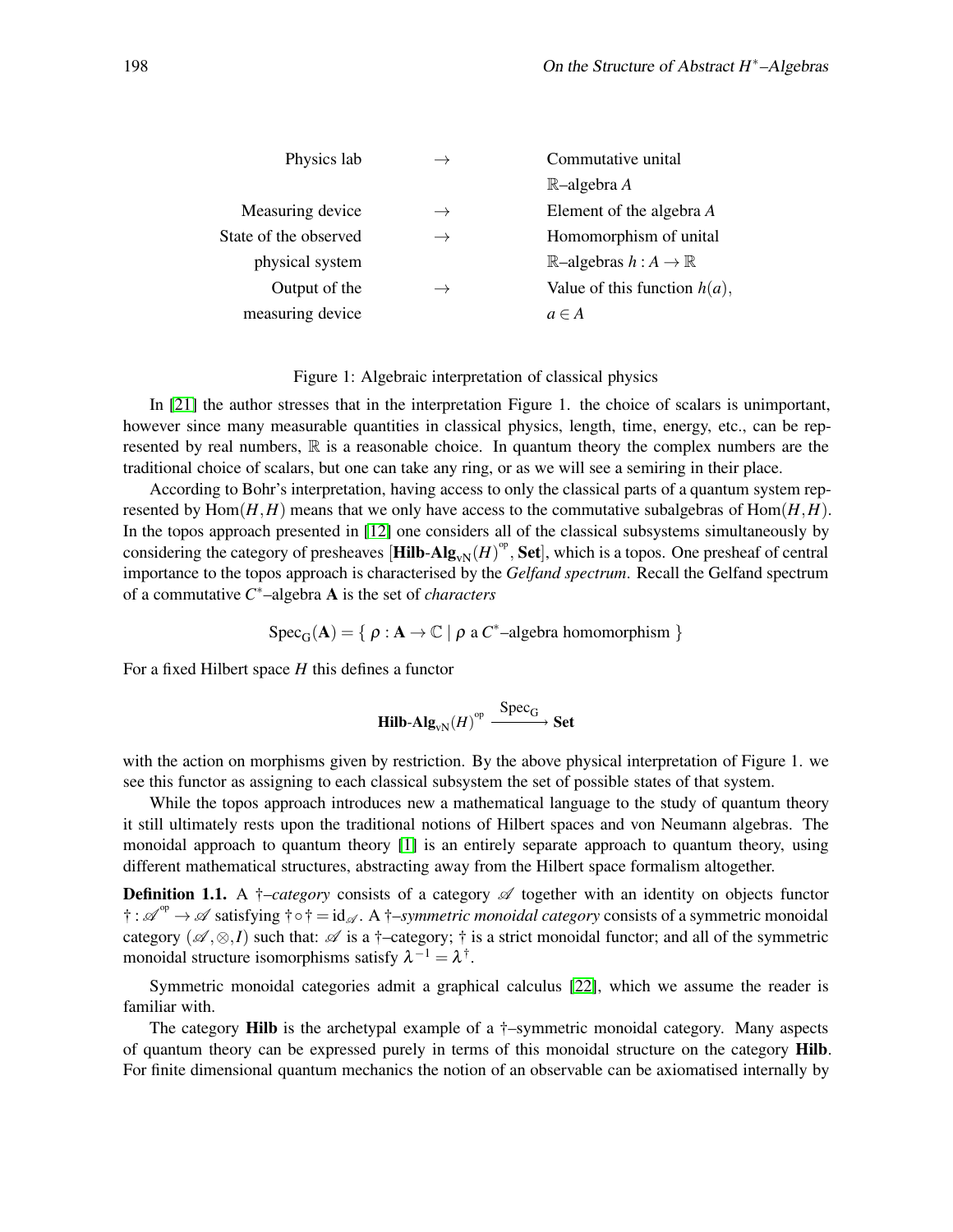commutative Frobenius algebras [\[7\]](#page-11-6), and for infinite dimensional quantum mechanics we can encode an observable by a commutative *H* <sup>∗</sup>–algebra [\[2\]](#page-11-7). A *concrete H*∗*–algebra* [\[4\]](#page-11-13) is a (not–necessarily unital) Banach algebra such that for each  $x \in H$  there is an element  $x^* \in H$  such that for all  $y, z \in H$ 

$$
\langle xy|z\rangle = \langle y|x^*z\rangle
$$

In [\[2\]](#page-11-7) the authors give an axiomatisation for *H* <sup>∗</sup>–algebras in terms of the monoidal structure of the category Hilb, which we review in Sect. [3.](#page-4-0) Because they generalise Frobenius algebras, *H* <sup>∗</sup>–algebras are proposed as a possibly infinite dimensional notion of "observable" in a †–symmetric monoidal category  $\mathscr A$  .

We are interested in  $\dagger$ –symmetric monoidal categories with some additional structure and properties. **Definition 1.2.** A †–symmetric monoidal category ( $\mathcal{A}, \otimes, I$ ) is said to be *monoidally well–pointed* if for any pair of morphisms  $f, g: X \otimes Y \to Z$  we have  $f \circ (x \otimes y) = g \circ (x \otimes y)$  for all  $x: I \to X$  and  $y: I \to Y$ implies  $f = g$ .

**Definition 1.3.** A category  $\mathscr A$  is said to have *finite biproducts* if it has a zero object 0, and if for each pair of objects  $X_1$  and  $X_2$  there exists an object  $X_1 \oplus X_2$  which is both the coproduct and the product of *X*<sub>1</sub> and *X*<sub>2</sub>. If  $\mathscr A$  is a †–category with finite biproducts such that the coprojections  $\kappa_i : X_i \to X_1 \oplus X_2$  and projections  $\pi_i : X_1 \oplus X_2 \to X_i$  are related by  $\kappa_i^{\dagger} = \pi_i$ , then we say  $\mathscr A$  has *finite*  $\dagger$ *–biproducts*.

In a category with a zero object 0, for every pair of objects *X* and *Y* we call the unique map  $X \to 0 \to Y$ the *zero–morphism*, which we denote by  $0_{X,Y}: X \to Y$ , or simply  $0: X \to Y$ . We say that a pair of composable morphisms *f* and *g* are *orthogonal* if  $f \circ g = 0$ .

For a category with finite biproducts each hom-set  $Hom(X, Y)$  is equipped with a commutative monoid operation [\[20,](#page-11-14) Lemma 18.3] which we call *biproduct convolution*, where for  $f, g: X \to Y$  we define  $f + g : X \to Y$  by the composition

$$
X \xrightarrow{\Delta} X \oplus X \xrightarrow{f \oplus g} Y \oplus Y \xrightarrow{\nabla} Y
$$

where the additive unit is given by the zero–morphism  $0_{X,Y}$ :  $X \rightarrow Y$ .

Categories with finite †–biproducts admit a matrix calculus [\[20,](#page-11-14) Chap. I. Sect. 17.] characterised as follows. For  $X = \bigoplus_{n=1}^{\infty} X^n$  $\bigoplus_{j=1}^{n} X_j$  and  $Y = \bigoplus_{i=1}^{m}$  $\bigoplus_{i=1} Y_i$  a morphism  $f: X \to Y$  is determined completely by the morphisms  $f_{i,j}: X_i \to Y_j$ , and morphism composition is given by matrix multiplication. If *f* has matrix representation  $f_{i,j}$  then  $f^{\dagger}$  has matrix representation  $f_{i,j}^{\dagger}$ *j*,*i* .

In Sect. [2](#page-2-0) we review previous work [\[10\]](#page-11-1) in which we showed how the topos approach described above can be generalised away from Hilb to arbitrary †–symmetric monoidal categories with finite †– biproducts, and then in Sect. [4](#page-7-0) we show that this framework is versatile enough to easily incorporate aspects of the †–kernel approach to quantum logic of Heunen and Jacobs [\[16\]](#page-11-15). Integrating the †–kernel framework allows us to prove a structure theorem for  $H^*$ -algebras in monoidal categories  $\mathscr A$  which generalises the following structure theorem of Ambrose for *H*<sup>\*</sup>-algebras in **Hilb** [\[4\]](#page-11-13).

<span id="page-2-1"></span>**Theorem 1.4.** A concrete commutative  $H^*$ –algebra  $\mu : H \otimes H \to H$  is isomorphic to a Hilbert space  $$ 

#### <span id="page-2-0"></span>2 Preliminaries

Here we review a construction introduced in [\[10\]](#page-11-1) which generalises the topos approach of [\[9,](#page-11-5) [12\]](#page-11-8). This is done using the language of semirings, semimodules [\[13\]](#page-11-16), and semialgebras.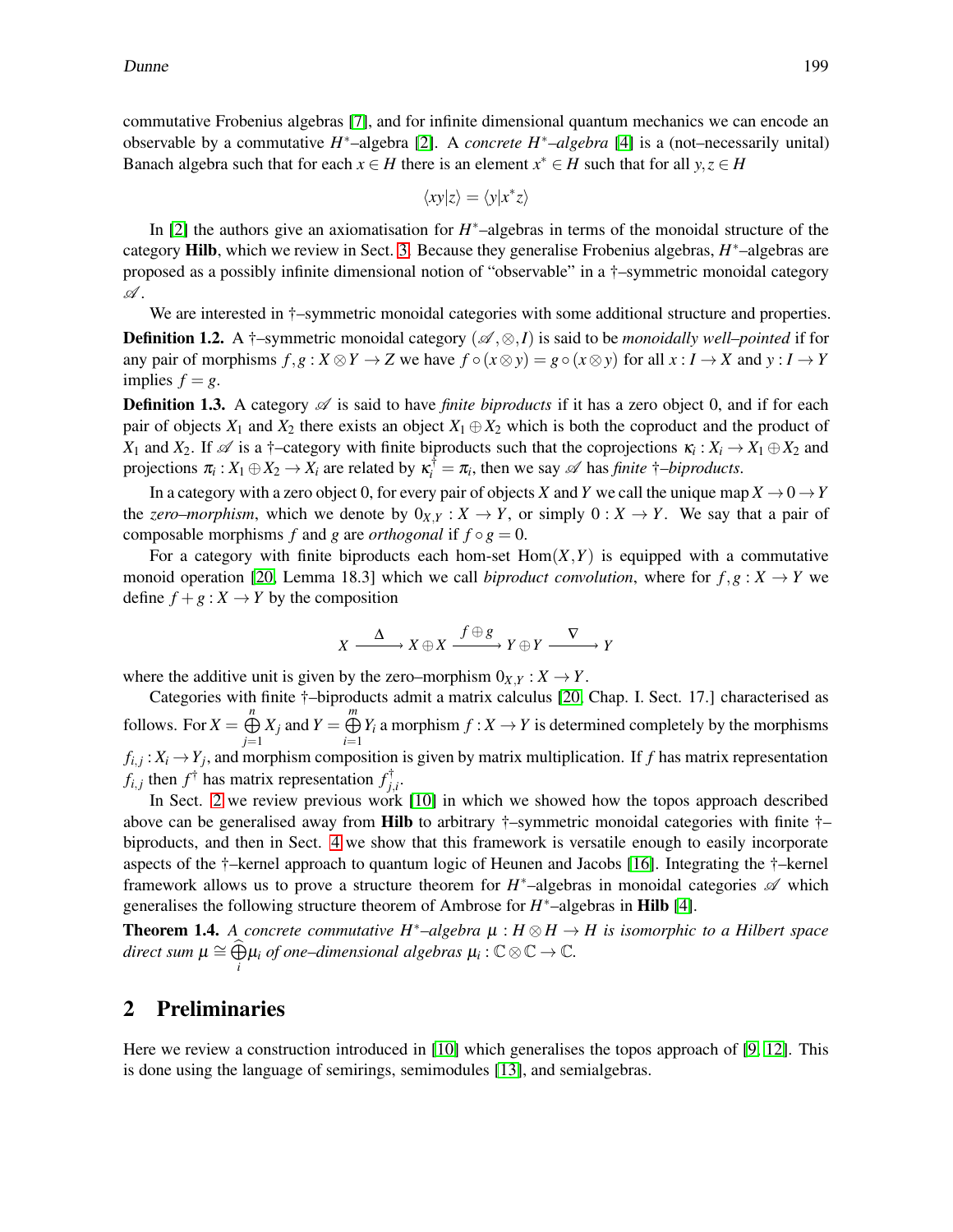**Definition 2.1.** A *semiring*  $(R, \cdot, 1, +, 0)$  consists of a set R equipped with a commutative monoid operation, *addition*,  $+: R \times R \to R$  with unit  $0 \in R$ , and a monoid operation, *multiplication*,  $: R \times R \to R$ , with unit  $1 \in R$ , such that · distributes over + and  $0 \cdot s = s \cdot 0 = 0$  for all  $s \in R$ . A semiring is called *commutative* if · is commutative. A ∗*–semiring*, or *involutive semiring* is one equipped with an operation ∗: *R* → *R* which is an involution, a homomorphism for  $(R, +, 0)$ , and satisfies  $(s \cdot t)^* = t^* \cdot s^*$  and  $1^* = 1$ . **Definition 2.2.** Let  $(R, \cdot, 1, +, 0)$  be a commutative semiring, an *R*–*semimodule* consists of a commutative

monoid  $+_M : M \times M \to M$ , with unit  $0_M$ , together with a *scalar multiplication*  $\bullet : R \times M \to M$  such that for all  $r, s \in R$  and  $m, n \in M$ :

1.  $s \bullet (m +_M n) = s \bullet m +_M s \bullet n$ ; 2.  $(r \cdot s) \bullet m = r \bullet (s \bullet m)$ : 3.  $(r+s) \bullet m = (r \bullet m) +_M (s \bullet m);$ 4.  $0 \cdot m = s \cdot 0_M = 0_M;$ 5.  $1 \bullet m = m$ .

**Definition 2.3.** For *R* a commutative semiring, an *R–semialgebra*  $(M, \cdot_M, 1_M, +_M, 0_M)$  consists of an *R*– semimodule  $(M, +_M, 0_M)$  equipped with a monoid operation  $\cdot_M : M \times M \to M$ , with unit  $1_M$ , such that  $(M, M, M, +M, 0_M)$  forms a semiring, and where scalar multiplication obeys  $s \bullet (m \cdot_M n) = (s \bullet m) \cdot_M n =$  $m \cdot_M (s \cdot n)$ . An *R*–semialgebra is called *commutative* if  $\cdot_M$  is commutative.

**Definition 2.4.** Let *R* be a  $*$ –semiring. An *R*<sup>\*</sup>–semialgebra consists of an *R*–semialgebra  $(M, \cdot_M, 1_M, +_M,$  $0_M$ ), such that the semiring  $(M, M, M, +M, 0_M)$  and *R* have a compatible involution, i.e. one that satisfies  $(s \cdot m)^* = s^* \cdot m^*$  for each  $s \in R$  and  $m \in M$ .

Clearly every  $*$ –semiring *R* is an  $R^*$ –semialgebra with scalar multiplication taken to be the usual multiplication in *R*. Homomorphisms for *R* <sup>∗</sup>–semialgebras are defined in the obvious way. A *unital R– subsemialgebra i* :  $N \hookrightarrow M$  of *M* is a subset *N* containing  $0_M$  and  $1_M$  which is closed under all algebraic operations. A *subsemialgebra*  $N \subset M$  consists of a subset N containing  $0_M$  and which is closed under all algebraic operations making *N* an *R*–semialgebra in its own right, but possibly with a different multiplicative unit to *M*. A *(unital) R*∗*–subsemialgebra* of a *R* <sup>∗</sup>–semialgebra is a (unital) *R*–subsemialgebra closed under taking involutions.

Elements *x* and *y* of a semialgebra are said to be *orthogonal* if  $x \cdot y = 0$ . An element *p* of a semialgebra is called a *subunital idempotent* if  $p = p \cdot p$  and there exists  $q = q \cdot q$ , orthogonal to p such that  $p + q = 1$ . A *primitive subunital idempotent p* is one such that there are no orthogonal subunital idempotents *s* and *t* such that  $p = s + t$ . Subunital idempotents are also called *weak projections* [\[14\]](#page-11-17).

**Theorem 2.5.** For a locally small  $\dagger$ –symmetric monoidal category  $(\mathcal{A}, \otimes, I)$  with finite  $\dagger$ –biproducts the *set*  $S = \text{Hom}(I, I)$  *is a commutative* \*-*semiring.* 

The biproduct convolution gives us the additive operation, morphism composition gives us the multiplicative operation, and the functor † provides the involution. It is shown in [\[18\]](#page-11-18) that this multiplicative operation is commutative.

Theorem 2.6. *For a locally small*  $\dagger$ –symmetric monoidal category  $(\mathcal{A}, \otimes, I)$  with finite  $\dagger$ –biproducts *where*  $S = Hom(I, I)$ *, for any pair of objects the set*  $Hom(X, Y)$  *is an S–semimodule, and the set*  $Hom(X, X)$ *is a S*∗*–semialgebra.*

Addition on the set Hom $(X, Y)$  is given by biproduct convolution. For a morphism  $f : X \to Y$  the scalar multiplication  $s \bullet f$  for  $s: I \to I$  is defined [\[15\]](#page-11-19) by

$$
X \xrightarrow{\sim} X \otimes I \xrightarrow{f \otimes s} Y \otimes I \xrightarrow{\sim} Y
$$

For  $Hom(X, X)$  multiplication is given by morphism composition and  $\dagger$  provides the involution.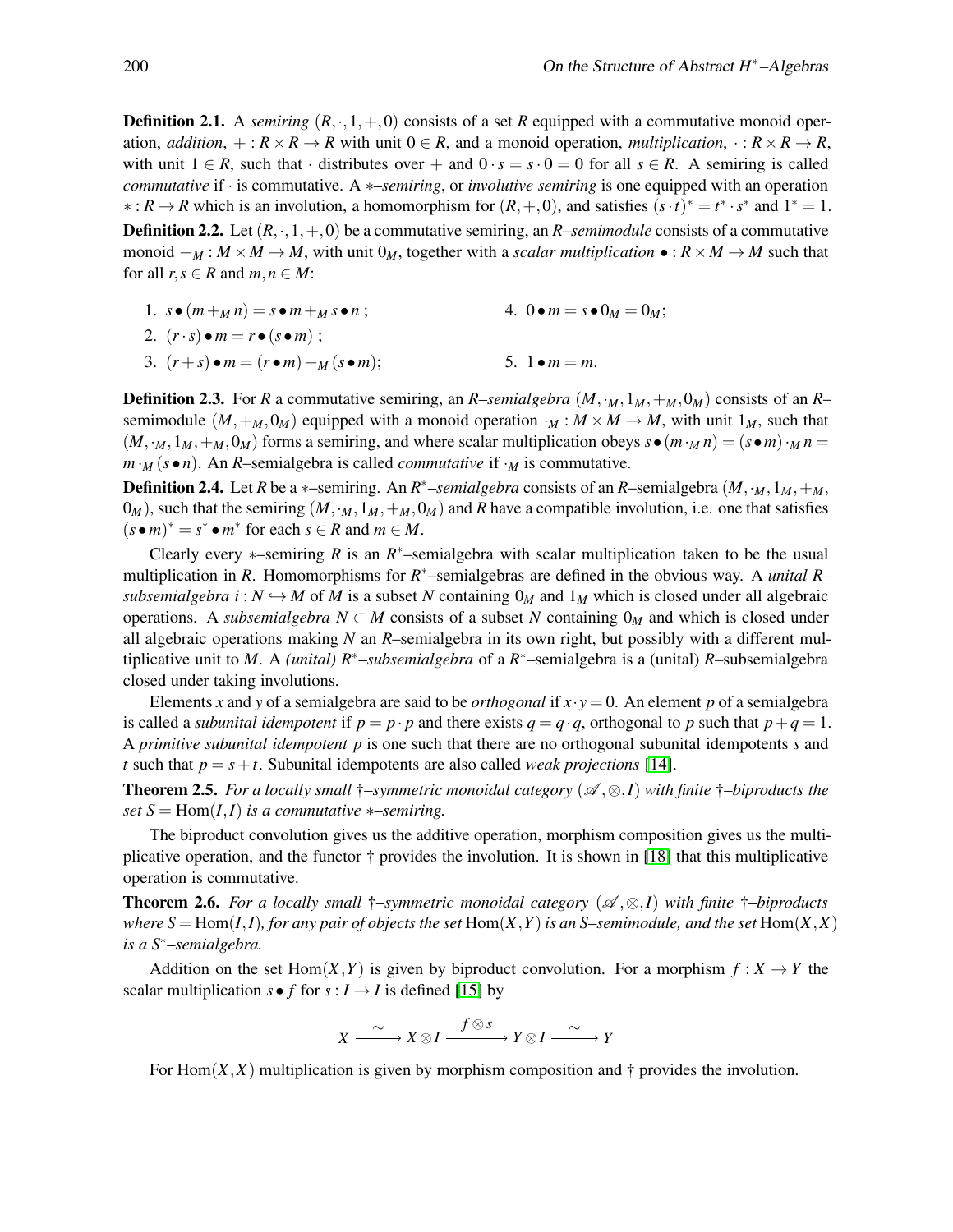**Definition 2.7.** For  $(\mathscr{A}, \otimes, I)$  a locally small †–symmetric monoidal category with finite †–biproducts and *X* an object, we define the category  $\mathscr{A}$ -Alg(*X*) to be the category with objects commutative unital *S* <sup>∗</sup>–subsemialgebras of Hom(*X*,*X*), and arrows inclusion of unital subsemialgebras.

For any subset of  $B \subset Hom(X,X)$  the set  $B' = \{ f : X \to X \mid f \circ g = g \circ f$  for all  $g \in B \}$  is called the *commutant* of *B*. We define its full subcategory of commutative *von Neumann S*∗*–subsemialgebras*

$$
\mathscr{A}\operatorname{-Alg}_{\mathrm{vN}}(X)\xrightarrow{\quad} \mathscr{A}\operatorname{-Alg}(X)
$$

to have objects those  $S^*$ –subsemialgebras **A** which satisfy the double commutant identity  $A = A''$ . The following lemma states some well–known properties of the commutant.

<span id="page-4-1"></span>**Lemma 2.8.** Let B and A be subsets of  $Hom(X, X)$ 

- *1. B'* is a unital subsemialgebra of  $\text{Hom}(X,X)$ ;
- 2. *if B is closed under*  $\dagger$  *then so is B'*;
- *3. if*  $A ⊂ B$  *then*  $B' ⊂ A'$ *;*
- *4. all elements of B commute if and only if*  $B \subset B'$ *.*

An object **A** of  $\mathscr A$ -**Alg**(*X*) is *maximal* if it is not properly contained in any other commutative subsemialgebra. Being maximal is equivalent to satisfying  $A = A'$ .

In [\[10\]](#page-11-1) we gave a direct generalisation of the Gelfand spectrum of a commutative *C* <sup>∗</sup>–algebra.

**Definition 2.9.** The *generalised Gelfand spectrum* for the object *X* in  $\mathscr A$  is the functor

$$
\mathscr{A}\text{-}\mathbf{Alg}(X)^{op} \xrightarrow{\text{Spec}_{G}} \mathbf{Set}
$$

defined on objects  $Spec_G(A) = \{ \rho : A \to S \mid \rho \text{ an } S^*$ -semialgebra homomorphism  $\}$  the set of *characters* on A, while the action on morphism is given by restriction.

The physical interpretation of Figure 1. remains valid, and we still think of the Gelfand spectrum as assigning to each classical subsystem the set of possible states of that subsystem. When we take  $\mathscr A$  to be the category of Hilbert spaces we obtain exactly the category studied in the topos approach to quantum theory [\[9,](#page-11-5) [12\]](#page-11-8), and where the Gelfand spectrum reduces to the conventional notion.

Remark 2.10. A principal result of the topos approach is that the Kochen–Specker theorem [\[19\]](#page-11-20) – which asserts the contextual nature of quantum theory – is equivalent to the statement that the Gelfand spectrum has no global sections [\[12,](#page-11-8) Corollary 9.1]. Hence studying the global sections of  $Spec_G$  allows us to address a more general notion of contextuality which we develop in [\[11\]](#page-11-2).

Remark 2.11. The Gelfand spectrum of a C<sup>\*</sup>-algebra is not just a set, but a compact Hausdorff topolog-ical space. In [\[11\]](#page-11-2) we showed that for **A** in  $\mathscr{A}\text{-}\mathbf{Alg}(X)$  the Gelfand spectrum  $Spec_G(\mathbf{A})$  comes naturally equipped with the structure of a compact topological space.

#### <span id="page-4-0"></span>3 From Internal to External Algebraic Structures

For a †–symmetric monoidal category (A ,⊗,*I*), an *algebra in* A consists of a *carrier* object *X*, and a *multiplication* morphism  $\mu$  :  $X \otimes X \to X$  ( $\forall$  in the graphical calculus). Dually, a *coalgebra in*  $\mathscr A$  consists of a *carrier* object *X*, and a *comultiplication* morphism  $\delta: X \to X \otimes X$  (  $\stackrel{\perp}{\circ}$  in the graphical calculus). An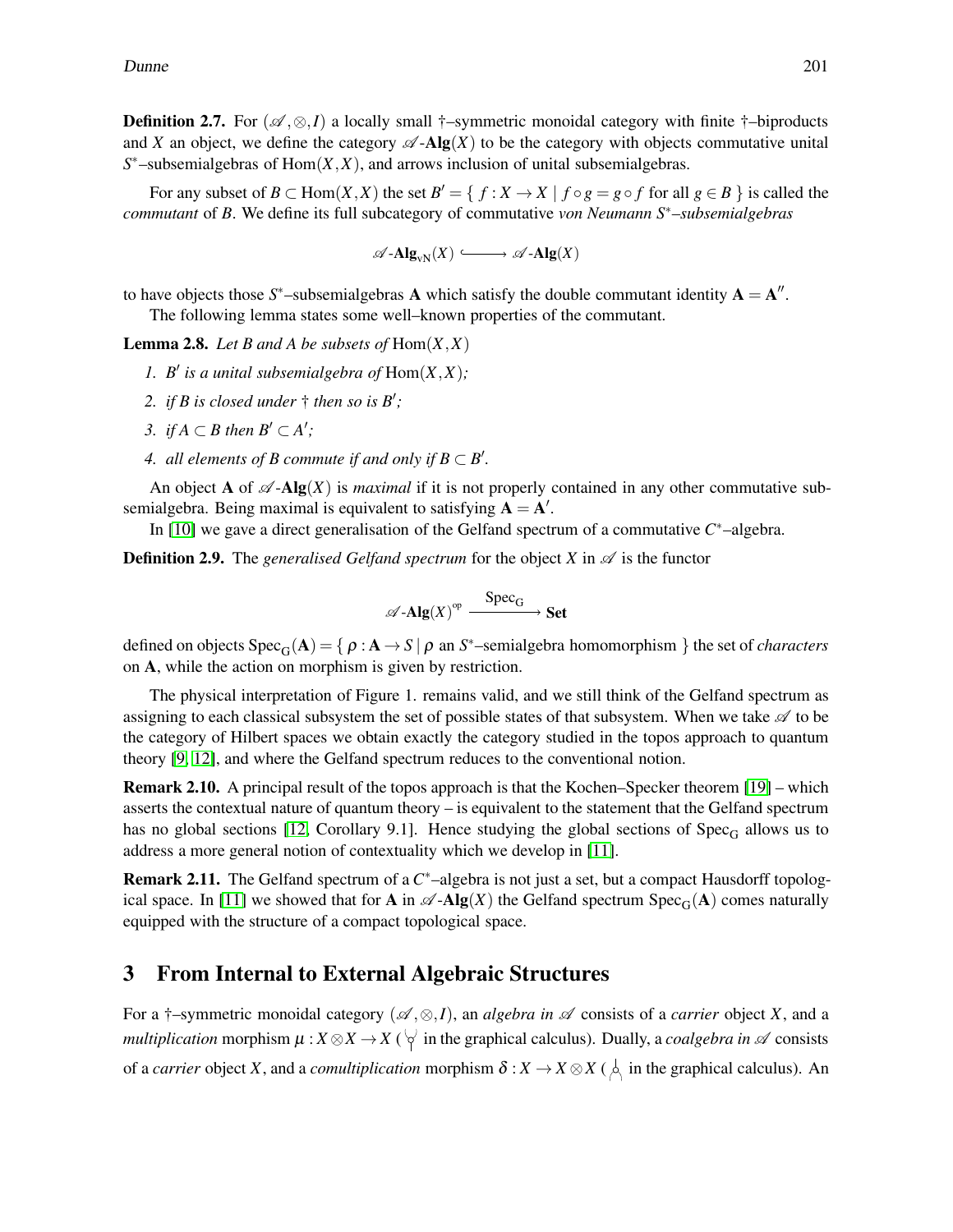*algebra–coalgebra pair* consists of a carrier object with given multiplication and comultiplication maps. Note that in a  $\dagger$ -symmetric monoidal category each algebra  $(X,\mu)$  also defines coalgebra  $(X,\mu^{\dagger})$  and hence every algebra in a †–symmetric monoidal category forms an algebra–coalgebra pair. A pair of this type will be referred to as a †*–algebra*. Consider the following axioms for a †–algebra:



Note that since we are considering  $\dagger$ –algebras we get the corresponding inverted equations (U), (A) and (C) for the comultiplication morphism.

Definition 3.1. A *commutative H<sup>∗</sup>–algebra* in a †–symmetric monoidal category  $\mathscr A$  is a †–algebra satisfying axioms (A), (C), (S) and (H). A commutative  $H^*$ –algebra is said to be *unital* if it satisfies (U).

It is shown in [\[2,](#page-11-7) Lemma 5.5] that in the finite–dimensional setting commutative unital *H* <sup>∗</sup>–algebras serve as a axiomatistaion for observables. This is done by showing the close relationship between the axiom (H) and the Frobenius axioms, and hence the authors propose commutative non–unital *H* <sup>∗</sup>–algebras as an axiomatisation for observables in infinite dimensional quantum theory.

For an algebra  $(X, \mu)$  the *set–like elements* (or *copyable elements*, *group–like elements*, or *classical elements*) are the morphisms  $\alpha : I \rightarrow X$  satisfying



Under the interpretation of  $(X, \mu)$  as an observable, one typically views the set–like elements as corresponding with the observable outcomes or states associated with that observable. We will require that the set–like elements of a *H*<sup>\*</sup>–algebra satisfy  $\alpha^{\dagger} = \tilde{\alpha}$ . Furthermore we will require that a *H*<sup>\*</sup>–algebra admits a family of *orthonormal* set–like elements, meaning that for set–like elements <sup>α</sup> and β the composition  $\alpha \circ \beta^+ : I \to I$  is the zero–morphism if  $\alpha \neq \beta$  and is the identity morphism if  $\alpha = \beta$ . The cardinality of the set of set–like elements is the *dimension* of  $(X, \mu)$ .

The following theorem shows how the notion of observable in the monoidal approach to quantum theory – a commutative  $H^*$ –algebra  $(X,\mu)$  in  $\mathscr A$  – lifts naturally to the notion of observable in the generalised topos approach – a commutative von Neumann  $S^*$ –semialgebra **X** in  $\mathscr{A}$ -Alg<sub>vN</sub>(*X*).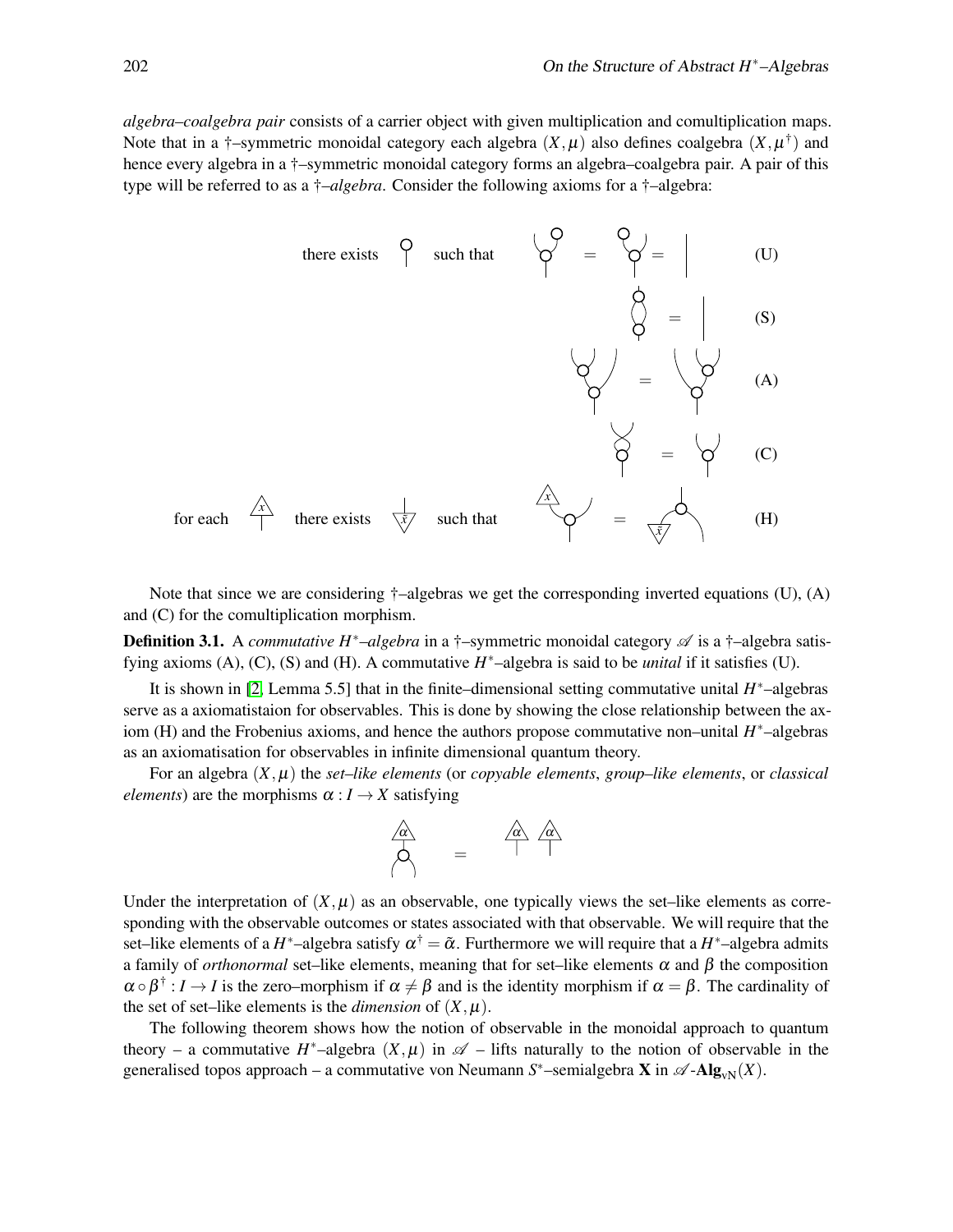Dunne 203

<span id="page-6-0"></span>**Theorem 3.2.** Let  $\mathscr A$  be a monoidally well–pointed  $\dagger$ –symmetric monoidal category with finite  $\dagger$ –biproducts, *and let*  $(X, \mu)$  *be an H<sup>\*</sup>–algebra in*  $\mathcal A$ *. Consider the set of endomorphisms on* X

$$
R(\mu) = \left\{ R_x = \bigotimes_{1 \leq i \leq n} \mu \text{ for all points } \bigotimes_{1 \leq i \leq n} \mu \text{ for all points } \bigotimes_{1 \leq i \leq n} \mu \text{ for all points } \mu \text{ for all points } \mu \text{ for all points } \mu \text{ for all points } \mu \text{ for all points } \mu \text{ for all points } \mu \text{ for all points } \mu \text{ for all points } \mu \text{ for all points } \mu \text{ for all points } \mu \text{ for all points } \mu \text{ for all points } \mu \text{ for all points } \mu \text{ for all points } \mu \text{ for all points } \mu \text{ for all points } \mu \text{ for all points } \mu \text{ for all points } \mu \text{ for all points } \mu \text{ for all points } \mu \text{ for all points } \mu \text{ for all points } \mu \text{ for all points } \mu \text{ for all points } \mu \text{ for all points } \mu \text{ for all points } \mu \text{ for all points } \mu \text{ for all points } \mu \text{ for all points } \mu \text{ for all points } \mu \text{ for all points } \mu \text{ for all points } \mu \text{ for all points } \mu \text{ for all points } \mu \text{ for all points } \mu \text{ for all points } \mu \text{ for all points } \mu \text{ for all points } \mu \text{ for all points } \mu \text{ for all points } \mu \text{ for all points } \mu \text{ for all points } \mu \text{ for all points } \mu \text{ for all points } \mu \text{ for all points } \mu \text{ for all points } \mu \text{ for all points } \mu \text{ for all points } \mu \text{ for all points } \mu \text{ for all points } \mu \text{ for all points } \mu \text{ for all points } \mu \text{ for all points } \mu \text{ for all points } \mu \text{ for all points } \mu \text{ for all points } \mu \text{ for all points } \mu \text{ for all points } \mu \text{ for all points } \mu \text{ for all points } \mu \text{ for all points } \mu \text{ for all points } \mu \text{ for all points } \mu \text{ for all points } \mu \text{ for all points } \mu \text{ for all points } \mu \text{ for all points } \mu \text{ for all points } \mu \text{ for all points } \mu \text{ for all points } \mu \text{ for all points } \mu \text{ for all points } \mu \text{ for all points } \mu \text{ for all points } \mu \text{ for all points } \mu \text{ for all points }
$$

*The commutant*  $R(\mu)'$  *is a maximal commutative von Neumann*  $S^*$ –semialgebra. Moreover, if  $(X, \mu)$ *satisfies* (*U*) then  $R(\mu) = R(\mu)'$ .

*Proof.* It is easy to verify from axioms (A) and (C) that the elements of  $R(\mu)$  commute with one another, and hence by Lemma [2.8.](#page-4-1)4.  $R(\mu) \subset R(\mu)'$ . By the (H) axiom  $R(\mu)$  is closed under  $\dagger$  and by Lemma [2.8.](#page-4-1)2. so is  $R(\mu)'$ . By Lemma [2.8.](#page-4-1)1.  $R(\mu)'$  is closed under the algebraic operations and hence  $R(\mu)'$  is a commutative *S* <sup>∗</sup>–semialgebra.

The set  $R(\mu)'$  is a maximal commutative von Neumman S<sup>\*</sup>–semialgebra if and only if  $R(\mu)' =$  $R(\mu)''$ . Since  $R(\mu)$  is commutative, Lemma [2.8.](#page-4-1)4. implies  $R(\mu) \subset R(\mu)'$ , and therefore by Lemma 2.8.3.  $R(\mu)' \subset R(\mu)'$ , and hence to prove maximality of  $R(\mu)'$  it is enough to show  $R(\mu)' \subset R(\mu)''$ , which by

Lemma [2.8.](#page-4-1)4. is equivalent to all elements of  $R(\mu)'$  commuting. Consider  $h \in R(\mu)'$ , then if for all  $\frac{1}{\sqrt{2}}$ 



Hence for *g* and *h* in  $R(\mu)'$  we have



and hence  $R(\mu)' \subset R(\mu)''$ , as required.

If  $(X, \mu)$  is unital then for each  $h \in R(\mu)'$  we have

$$
\frac{1}{\left| h \right|} = \frac{Q}{\left| h \right|} = \frac{Q}{\left| h \right|}
$$

and hence  $h \in R(\mu)$ , and therefore  $R(\mu) = R(\mu)'$ , as required.

**Definition 3.3.** Given an  $H^*$ –algebra  $(X, \mu)$  we say that  $R(\mu)'$  is the  $S^*$ –semialgebra *generated* by  $(X, \mu)$ .

Hence an "observable" in the monoidal approach – an  $H^*$ –algebra – gives rise to an "observable" system in the topos approach. Next we show that the notion of states in the former – set–like elements – determine states in the latter – elements of the Gelfand spectrum.

The next theorem shows how the set–like elements naturally form a subset of the spectrum.

<span id="page-6-1"></span>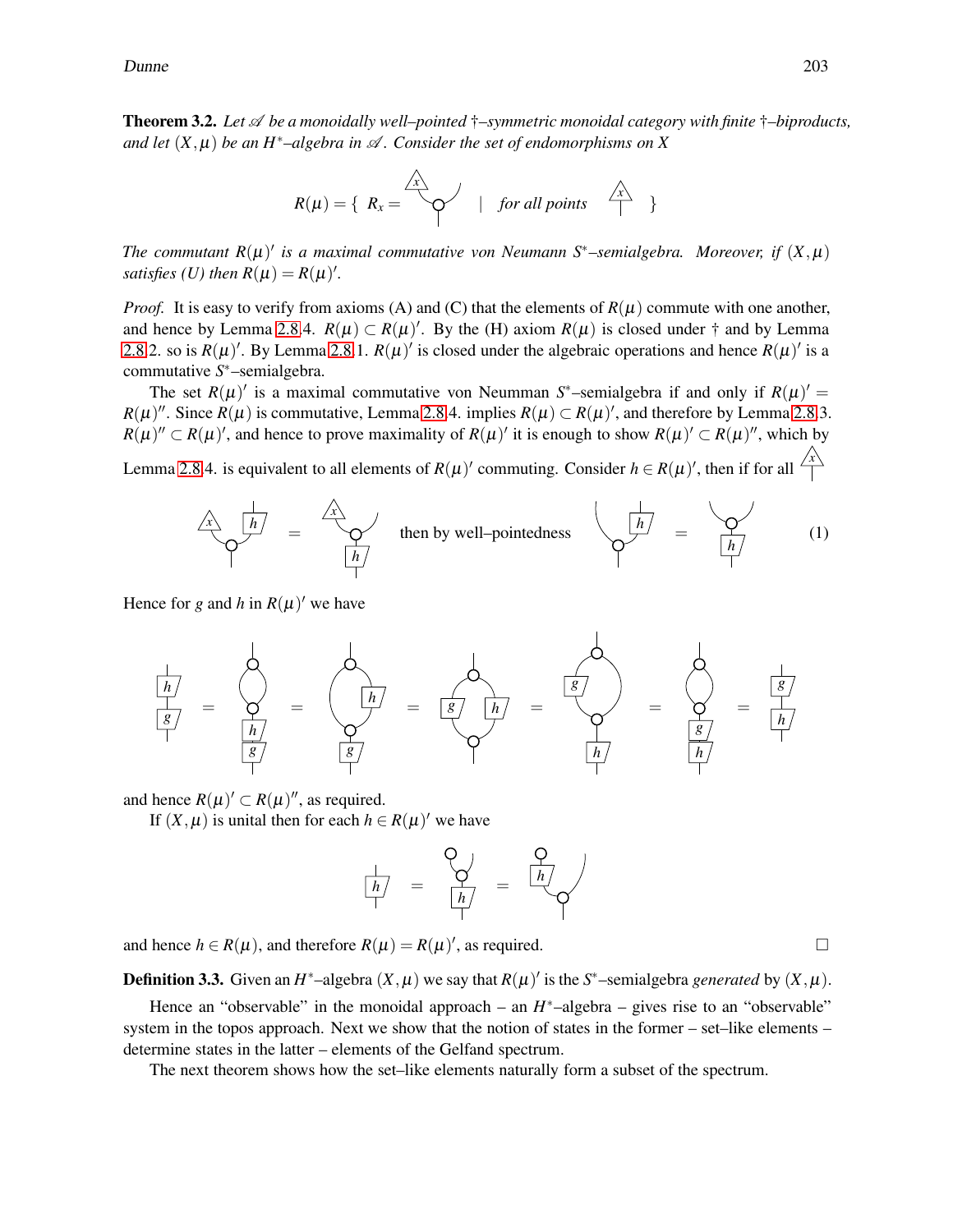Theorem 3.4. *Let* (*X*,µ) *be an H*∗*–algebra with orthonormal set–like elements and* X *the von Neumann semialgebra it generates. Each set–like element* <sup>α</sup> *of* (*X*,µ) *determines an S*∗*–semialgebra homomorphism*  $\rho_{\alpha} : \mathbf{X} \to S$  *defined as* 



*Proof.* It is easy to check  $\rho_{\alpha}$  preserves zero, the multiplicative unit, that it respects the dagger, that it preserves biproduct convolution. To see  $\rho_{\alpha}$  preserves multiplication consider



and hence  $\rho_{\alpha}(gf) = \rho_{\alpha}(g)\rho_{\alpha}(f)$ .

# <span id="page-7-0"></span>4 A Structure Theorem for *H* <sup>∗</sup>–Algebras

In this section we incorporate concepts from a categorical approach to quantum logic [\[16\]](#page-11-15) into the framework and show that in the presence of this additional structure the external representations of an *H*<sup>\*</sup>− algebra can be used to determine the structure of that  $H^*$ –algebra. This theorem is a generalisation of Theorem [1.4,](#page-2-1) a structure theorem for concrete  $H^*$ -algebras.

**Definition 4.1.** A  $\dagger$ –category  $\mathscr A$  with zero object 0 is said *have*  $\dagger$ –*kernels* if for every morphism  $f : X \to Y$ *Y* an equaliser  $k: K \to X$  of *f* and the zero map  $0: X \to Y$  exists and satisfies  $k^{\dagger} \circ k = id_K$ . We call  $k: K \to X$  the *kernel* of *f*.

Since  $\mathscr A$  is a †–category if it has †–kernels then it also has †–cokernels, defined dually as a coequaliser.

**Definition 4.2.** A morphism  $f: X \to Y$  in a †–kernel category is said to be *zero–epi* if for  $g: Y \to Z$  $g \circ f = 0$  implies  $g = 0$ . A morphism *f* is said to be *zero–mono* if  $f^{\dagger}$  is zero–epi.

It is shown in [\[16,](#page-11-15) Sect. 4.] that in a †–kernel category the collection of zero–epis and †–kernels form an orthogonal factorisation system, and as a consequence every morphism  $f: X \rightarrow Y$  has a factorisation  $m \circ e$  where  $m: Z \to Y$  is a †–kernel and  $e: X \to Z$  is zero–epi which is unique up to unique isomorphism.

Note that each coprojection  $\kappa_X : X \to X \oplus Y$  is a †–kernel. We will require a level of compatibility between the †–kernel structure and the †–biproduct specified in the following definition.

**Definition 4.3.** For  $\mathscr A$  a †–category with †–kernels and finite †–biproducts, we say that the †–biproducts are *complemented* if for every †–kernel  $k: X \to Y$  then there exists  $\overline{X}$  such that  $Y \cong X \oplus \overline{X}$  with k the first coprojection.

Equivalently,  $\mathscr A$  is complemented if every †–kernel is a coprojection for a †–biproduct. Throughout this section we let  $\mathscr A$  be a †–symmetric monoidal category with †–kernels, and finite complemented †–biproducts.

<span id="page-7-1"></span>**Lemma 4.4.** *Let*  $\mathscr A$  *be a*  $\dagger$ *–kernel category. Let*  $f : X \to Y$  *be a morphism, if*  $f^{\dagger} \circ f = 0$  *then*  $f = 0$ *.*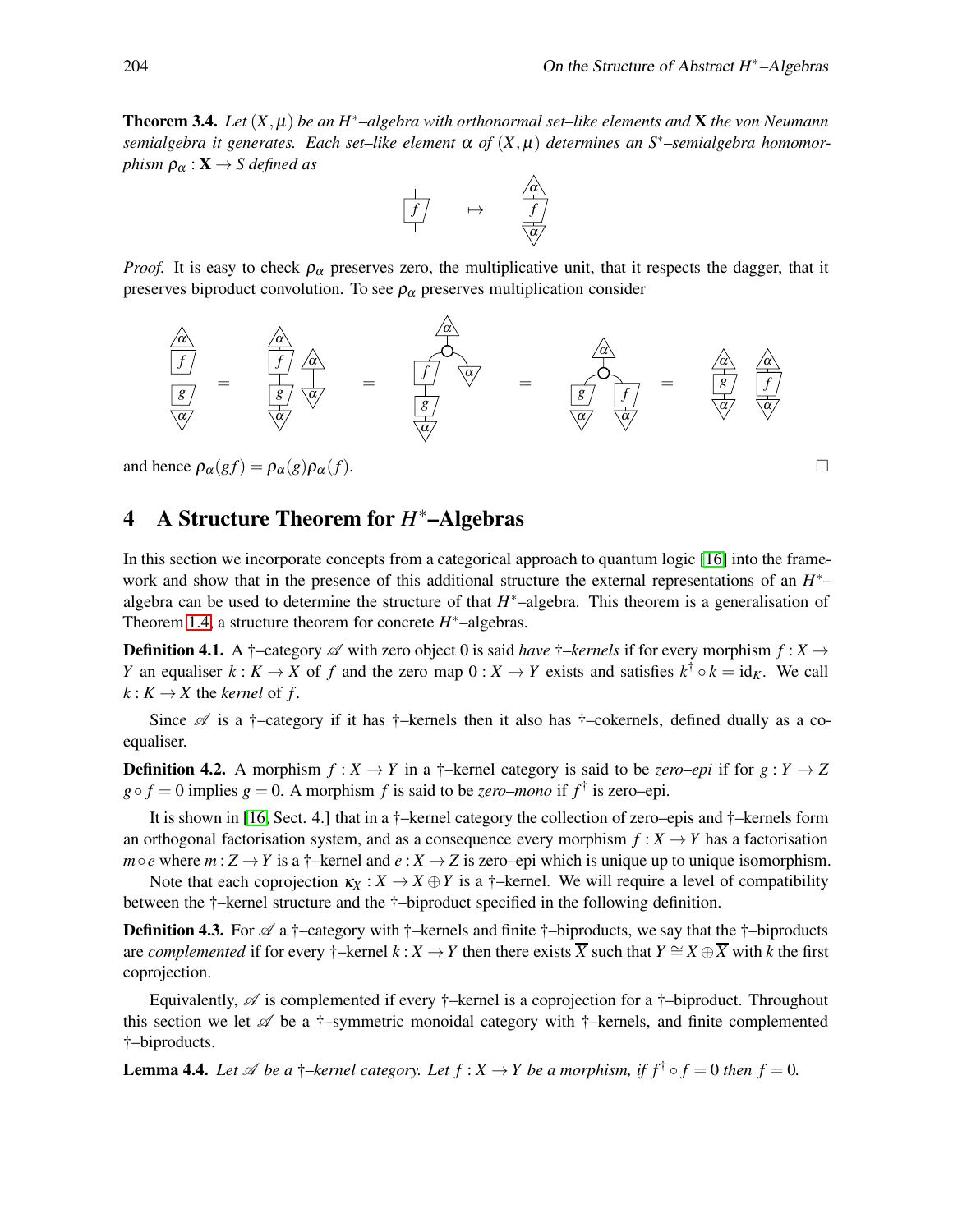*Proof.* let  $k \circ e = f$  be the zero–epi †–kernel factorisation, then we have  $f^{\dagger} \circ f = e^{\dagger} \circ k^{\dagger} \circ k \circ e = e^{\dagger} \circ e$ . Since *e* is zero–epi we have  $f^{\dagger} \circ f = 0$  implies  $e^{\dagger} = 0$  which implies  $f = 0$ , as required.

We call a morphism  $f: X \to X$  *normal* if it commutes with its own adjoint, that is,  $f^{\dagger} \circ f = f \circ f^{\dagger}$ . Clearly if a morphism  $f : X \to X$  belongs to some **X** in  $\mathscr{A}$ -Alg<sub>vN</sub>(*X*) then *f* must be normal. Normal morphisms in the category **Hilb** admit a well known spectral decomposition. Here we show that normal morphisms in general admit a similar structure.

<span id="page-8-0"></span>Lemma 4.5. *Let* A *be a* †*–kernel category with finite complemented* †*–biproducts. A normal morphism*  $f: X \to X$  is of the form  $f_1 \oplus 0: K \oplus \overline{K} \to K \oplus \overline{K}$  for  $f_1$  *a zero–epi.* 

*Proof.* Suppose  $f: X \to X$  is normal and let  $f = k \circ e$  be its zero–epi †–kernel factorisation where  $k: K \rightarrow X$ .

By the assumption that  $\mathscr A$  has complemented finite †–biproducts we have  $X \cong K \oplus \overline{K}$ . Hence we have the matrix representation  $f = \begin{pmatrix} f_1 & f_2 \\ f_2 & f_3 \end{pmatrix}$ *f*<sup>3</sup> *f*<sup>4</sup> ). It is easy to see that  $f_2 = 0$  and  $f_4 = 0$  and hence we have  $f = \begin{pmatrix} f_1 & 0 \\ f_2 & 0 \end{pmatrix}$ *f*<sup>3</sup> 0 ) and  $f^{\dagger} = \begin{pmatrix} f_1^{\dagger} & f_3^{\dagger} \\ 0 & 0 \end{pmatrix}$ ). Therefore  $f \circ f^{\dagger} = \left(\frac{f_1 f_1^{\dagger}}{f_3 f_1^{\dagger}} \frac{f_1 f_3^{\dagger}}{f_3 f_3^{\dagger}}\right)$ and  $f^{\dagger} \circ f = (f_1^{\dagger} f_1 + f_3^{\dagger} f_3)$ 0 0 . If *f* is normal then we have  $f_3 f_3^{\dagger} = 0$ , and hence by Lemma [4.4](#page-7-1) we have  $f_3 = 0$  and therefore  $f = \begin{pmatrix} f_1 & 0 \\ 0 & 0 \end{pmatrix}$ ) as required.

The zero–epi  $e: X \to K$  has matrix representation  $e = (f_1 \ 0)$  and it is easy to verify that *e* is zero– epi iff  $f_1$  is. Hence  $f$  has a factorisation  $k \circ f_1 \circ k^{\dagger}$ , where  $k$  is a  $\dagger$ -kernel,  $f_1$  is a zero–epi and  $k^{\dagger}$  is a †–cokernel.

A family of morphisms  $\{g_i : X \to Y\}$  is said to be *jointly zero–epi* if  $f \circ g_i = 0$  for all  $g_i$ , implies  $f = 0$ . We will say that such a jointly zero–epi family *forms a cover* of *Y*.

We will ask that the set–like elements of  $(X, \mu)$  form a cover for X. The set–like elements of an algebra forming a cover is a far weaker notion than that of an algebra having *enough set–like elements*, which means that the set–like elements of  $(X, \mu)$  separate all morphisms out of *X*. For example,  $H^*$ – algebras in Rel typically do not have enough set–like elements.

In [\[16\]](#page-11-15) an object *X* in a †–kernel category is said to be *KSub–simple* if every †–kernel  $k: Y \to X$  is an isomorphism. The monoidal units of Hilb and Rel are KSub–simple. Note that if the monoidal unit of a monoidal category is KSub–simple then the semiring of scalars has no zero–divisors.

We now prove an important lemma which lies at the heart of the proof of the main structure theorem.

<span id="page-8-1"></span>Lemma 4.6. *Let* A *be a* †*–symmetric monoidal category with* †*–kernels such that the monoidal unit is KSub–simple. Let*  $(X, \mu)$  *be an H<sup>\*</sup>–algebra in*  $\mathscr A$  *with covering orthogonal set–like elements and let*  $X$  *be the von Neumann S*∗*–semialgebra generated by* (*X*,µ)*. There is a set of orthogonal primitive subunital idempotents in* **X** *corresponding with the set–like elements of*  $(X, \mu)$ *.* 

*Proof.* Let  $\alpha$  be a set–like element and consider  $R_{\alpha}$ . By Lemma [4.5](#page-8-0)  $R_{\alpha} = \begin{pmatrix} \alpha_1 & 0 \\ 0 & 0 \end{pmatrix}$ , for  $\alpha_1$  a zero–epi. Now consider *g* in **X**', with corresponding matrix representation  $g = \begin{pmatrix} g_1 & g_2 \\ g_3 & g_4 \end{pmatrix}$ . Since  $g \circ R_\alpha = R_\alpha \circ g$  we have  $\begin{pmatrix} g_1 \alpha_1 & 0 \\ g_3 \alpha_1 & 0 \end{pmatrix}$  $=$   $\begin{pmatrix} \alpha_1 g_1 & \alpha_1 g_2 \\ 0 & 0 \end{pmatrix}$ . Since  $\alpha_1$  is zero–epi and  $g_3 \alpha = 0$  we conclude  $g = \begin{pmatrix} g_1 & g_2 \\ 0 & g_4 \end{pmatrix}$ .

Since  $g \circ R^{\dagger}_{\alpha} = R^{\dagger}_{\alpha} \circ g$  we have  $\left(\begin{smallmatrix} g_1 \alpha_1^{\dagger} & 0 \\ 0 & 0 \end{smallmatrix}\right)$ 0 0  $=\begin{pmatrix} \alpha_1^{\dagger} g_1 & \alpha_1^{\dagger} g_2 \\ 0 & 0 \end{pmatrix}$ 0 0 ). and since  $\alpha_1^{\dagger}$  $i_1^{\dagger}$  is zero–mono we have  $g_2 = 0$ and hence  $g = \begin{pmatrix} g_1 & 0 \\ 0 & g_2 \end{pmatrix}$ 0 *g*<sup>4</sup> ). Clearly for  $e_{\alpha} = \begin{pmatrix} \text{id} & 0 \\ 0 & 0 \end{pmatrix}$ 0 0 ) and  $\overline{e_{\alpha}} = \begin{pmatrix} 0 & 0 \\ 0 & id \end{pmatrix}$ , we have  $g \circ e_{\alpha} = e_{\alpha} \circ g = \begin{pmatrix} g_1 & 0 \\ 0 & 0 \end{pmatrix}$ ) and  $g \circ \overline{e_{\alpha}} = \overline{e_{\alpha}} \circ g = \left(\begin{smallmatrix} 0 & 0 \\ 0 & g_4 \end{smallmatrix}\right)$  and hence  $e_{\alpha}$  and  $\overline{e_{\alpha}}$  are elements of **X''** and hence, by Theorem [3.2,](#page-6-0) are elements of **X**. It is easy to verify that the morphisms  $e_\alpha$  and  $e_\beta$  are orthogonal if and only if the set–like elements  $\alpha$  and  $\beta$  are orthogonal.

We have shown the existence of a family of subunital idempotents  $e_{\alpha}$ . It remains to show that these subunital idempotents  $e_{\alpha}$  are primitive. Suppose there are subunital idempotents  $e_1$  and  $e_2$  in **X** such that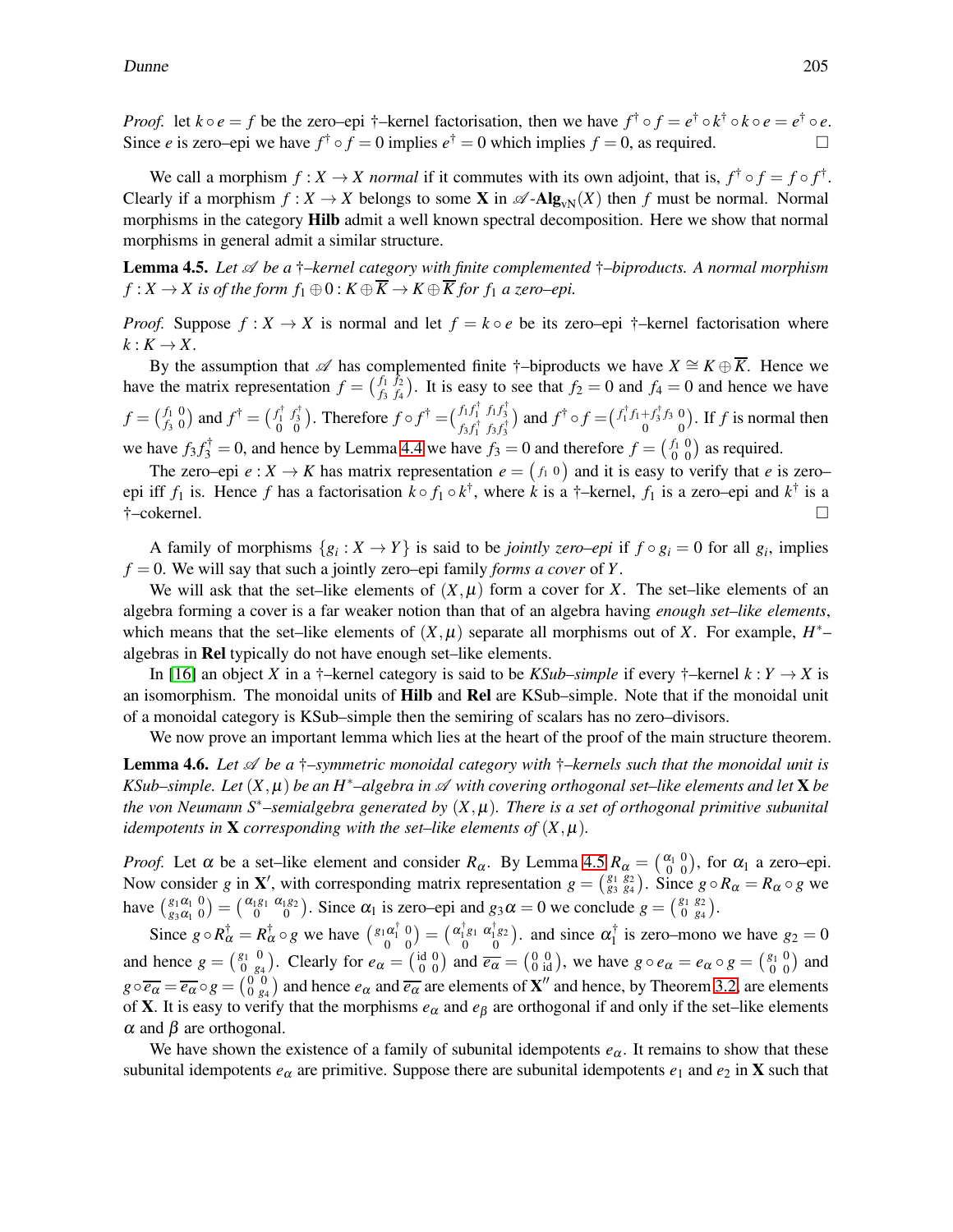$e_1 + e_2 = e_\alpha$ . Since  $e_1$  belongs to **X**, and since **X** is maximal by Equation [1](#page-6-1) in the proof of Theorem [3.2](#page-6-0) we have



Define  $\gamma_1 = e_1 \circ \alpha$  and  $\gamma_2 = e_2 \circ \alpha$ . It is easy to check that  $\gamma_1$  and  $\gamma_2$  are orthogonal set–like elements and that  $\gamma_1^{\dagger} = \tilde{\gamma}_1$ , and  $\gamma_2^{\dagger} = \tilde{\gamma}_2$ . By Lemma [4.4](#page-7-1)  $\alpha^{\dagger} \circ \gamma_1$  and  $\alpha^{\dagger} \circ \gamma_2$  are non–zero, and since *I* is KSub–simple their product is non–zero and therefore



but  $\gamma_2^{\dagger}$  $\chi_2^{\dagger} \circ \gamma_1$  is zero and hence we have a contradiction, and so no such  $e_1$  and  $e_2$  can exist.

For **X** the  $S^*$ -semialgebra generated by an  $H^*$ -algebra  $(X, \mu)$ , Lemma [4.6](#page-8-1) states that for the elements  $e_{\alpha}$  the subsemialgebras  $e_i$ **X** ⊂ **X** are indecomposable subsemialgebras.

Recall Theorem [1.4](#page-2-1) states that a  $H^*$ –algebra is a Hilbert space direct sum of one–dimensional algebras. The Hilbert space direct sum is not a categorical product or coproduct, but is a *subdirect product* (or *subdirect union* [\[5\]](#page-11-21)). In universal algebra an algebraic gadget *A* (e.g. a ring, vector space, semiring, lattice or boolean algebra) is a *subdirect product* if there are objects  $A_i$  such that there is an inclusion  $A \hookrightarrow \prod_i A_i$  such that for each projection  $\pi_i: \prod_i A_i \to A_i$  the composition  $A \hookrightarrow \prod_i A_i \to A_i$  is surjective. The Hilbert space direct sum  $\widehat{\bigoplus}H_i$  of a family of Hilbert spaces  $\{H_i\}_i$  has as elements the sequences *i*

 $(x_1, x_2,...) \in \prod_i H_i$  which are square summable, i.e.  $\sum_i ||x_i||^2 < \infty$ , and is a subdirect product of vector spaces. The Hilbert space direct sum of a finite family is a finite  $\dagger$ -biproduct, however for infinite families of Hilbert spaces the Hilbert space direct sum is not a categorical product nor a coproduct, neither of which exist for infinite families of Hilbert spaces. The direct sum does retain some of the properties of a product and coproduct: there are a family of orthogonal  $\dagger$ -kernels  $\kappa : H_i \to \widehat{\bigoplus} H_i$  which are jointly *i*

epimorphic, that is, if for all *i* we have  $f \circ \pi_i = g \circ \pi_i$  then  $f = g$ . Given the family  $\{H_i\}_i$  this object  $\bigoplus_i H_i$ is the unique Hilbert space admitting such a family of jointly epimorphic †–kernels.

Definition 4.7. A †–kernel category has *sharp* †*–kernels* if every jointly zero–epi family of †–kernels is jointly epimorphic.

For example, the categories **Hilb** and **Rel** have sharp  $\dagger$ -kernels.

**Definition 4.8.** Let  $\mathscr A$  be a †–kernel category. We say that  $\mathscr A$  has *internal direct sums* if for a set of objects  $\{X_i\}$  there exists an object  $\widehat{\bigoplus} X_i$  unique up to isomorphism together with a family of pairwise *i* orthogonal  $\dagger$ -kernels  $\kappa_i : X_i \to \widehat{\bigoplus_i} X_i$  which are jointly epimorphic.

Given families of morphisms  $f_i: X_i \to Y_i$ , if there exists a morphism f such that for each *i* the diagram

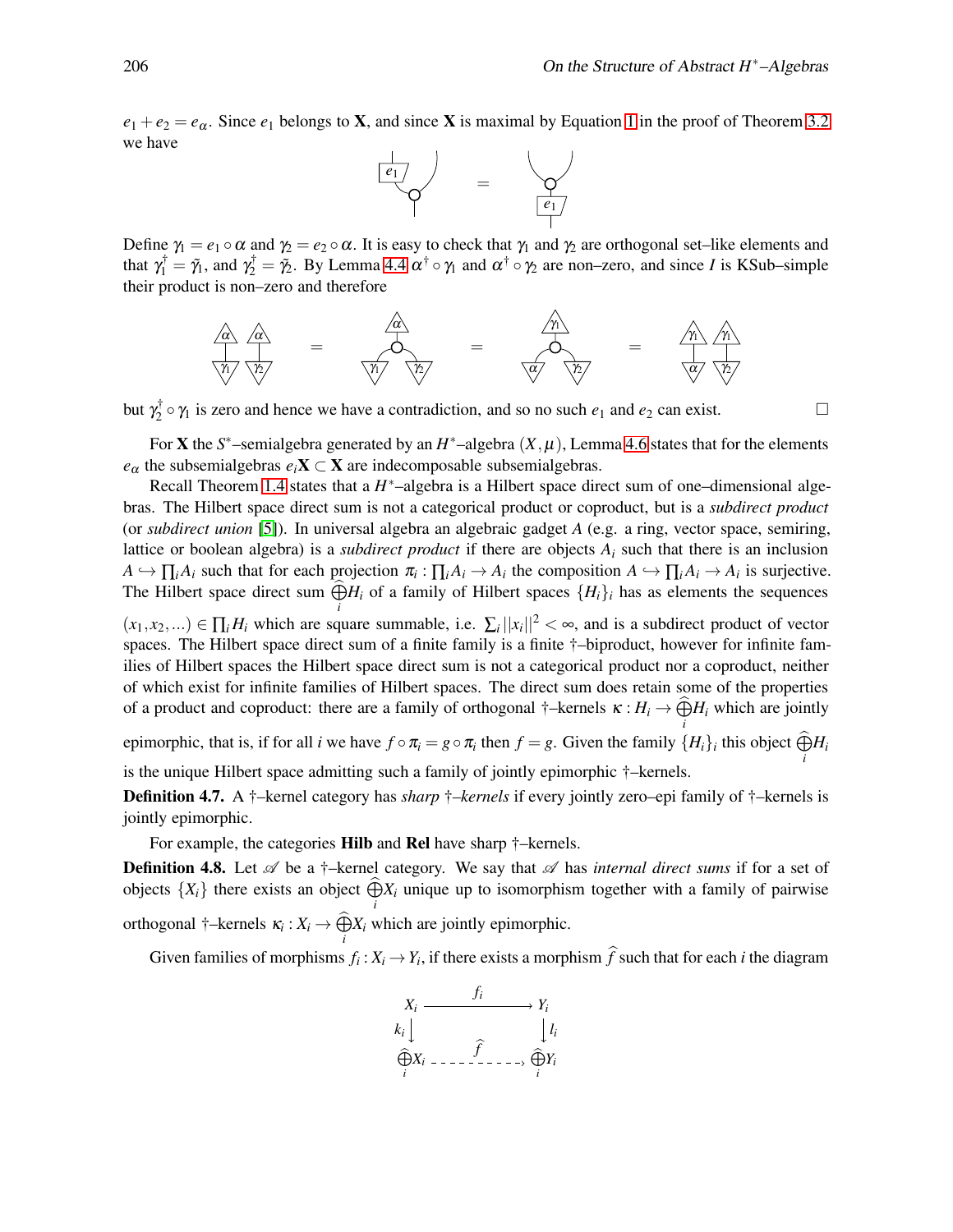commutes, then we denote  $\widehat{f} = \widehat{\bigoplus} f_i$ . *i*

In the category **Hilb**  $\widehat{f}$  exists if and only if there exists  $N \in \mathbb{N}$  such that  $||f_i|| \leq N$  for all *i*.

It follows from [\[3,](#page-11-22) Proposition 11.6] (as an internal direct sum is an extremal mono–source) if the product of the family  $\{X_i\}$  exists (e.g. if the family is finite, or if all biproducts in  $\mathscr A$  exist) then  $\widehat{\bigoplus}X_i$  and *i*  $\bigoplus X_i$  coincide.

*i* For the family of indecomposable subsemialgebras  $e_i$ **X**  $\subset$ **X** we can take the coproduct (in the category of  $S^*$ –semialgebras with homomorphisms not necessarily preserving the multiplicative unit) of this family  $\prod_i e_i$ **X** which consists of sequences of elements  $(x_1, x_2,...)$  where  $x_i \in e_i$ **X** such that all but a finite number of elements are zero. The product  $\prod_i e_i \mathbf{X}$  consists of all sequences  $(x_1, x_2,...)$  where  $x_i \in e_i \mathbf{X}$ . We have  $\prod_i e_i \mathbf{X} \hookrightarrow \mathbf{X} \hookrightarrow \prod_i e_i \mathbf{X}$ , and hence it is easy to see that **X** is a subdirect product of its indecomposable  $S^*$ –subsemialgebras  $e_i$ **X**  $\subset$  **X**. Clearly if  $\mathscr A$  has all biproducts, or if  $(X, \mu)$  is finite dimensional then  $\mathbf{X} \cong \prod_i e_i \mathbf{X}$ .

Let ( $\mathscr{A}, \otimes, I$ ) be a †–symmetric monoidal category with †-kernels. We say that  $\mathscr{A}$  has *distributive* internal direct sums if they satisfy  $X \otimes (\widehat{\bigoplus} Y_i) \cong \widehat{\bigoplus} (X \otimes Y_i)$ .

We are now in a position to state and prove the main structure theorem.

<span id="page-10-0"></span>Theorem 4.9. *Let* A *be a* †*–symmetric monoidal category with KSub–simple unit, sharp* †*–kernels and finite complemented* †*–biproducts. Let* X *be the S*∗*–semialgebra generated by* (*X*,µ)*, an H*∗*–algebra in*  $\mathscr A$  *with covering set–like elements. Let*  $e_i$ **X**  $\subset$  **X** *be the indecomposable subsemialgebras on X with*  $e_i = id_{X_i} \oplus 0$ . If  $\mathscr A$  *has distributive internal direct sums then*  $\mu : X \otimes X \to X$  *is completely determined by an internal direct sum of morphisms*  $\mu_i : X_i \otimes X_i \rightarrow X_i$ .

*Proof.* Let  $e_i$  be as in the proof of Lemma [4.6.](#page-8-1) Each  $e_i: X \to X$  is of the form  $e_i = id_{X_i} \oplus 0: X_i \oplus \overline{X_i} \to X$  $X_i \oplus \overline{X_i}$  for some †–kernel  $k_i : X_i \to X$  and where  $e_i = k_i \circ k_i^{\dagger}$ *i*. Consider the morphisms  $\mu \circ (k_i \otimes k_j)$ :  $X_i \otimes X_j \to X$ , we have

$$
\frac{\begin{array}{c}\n\downarrow \\
k_i\n\end{array}}{\begin{array}{c}\n\downarrow \\
\downarrow\n\end{array}} = \frac{\begin{array}{c}\n\downarrow \\
k_i\n\end{array}}{\begin{array}{c}\n\downarrow \\
e_i\n\end{array}} = \frac{\begin{array}{c}\n\downarrow \\
k_i\n\end{array}}{\begin{array}{c}\n\downarrow \\
e_i\n\end{array}}
$$

and hence if  $i \neq j$  then  $\mu \circ (k_i \otimes k_j) : X_i \otimes X_j \to X$  is the zero–morphism.

Now define the family of objects  $X_{i,j}$ , where  $X_{i,j} = X_i$  if  $i = j$  and  $X_{i,j} = 0$  if  $i \neq j$ . We have a jointly zero–epi family of pairwise orthogonal †–kernels  $k_i: X_i \to X$  and hence  $X \cong \bigoplus_{i,j}^{\infty} X_{i,j}$  and if internal direct sums are distributive we have  $X \otimes X \cong (\bigoplus_i X_i) \otimes (\bigoplus_j X_j) \cong \bigoplus_{i,j} (X_i \otimes X_j)$ .

Now define  $\mu_{i,j}: X_i \otimes X_j \to X_{i,j}$  as  $k_i^{\dagger}$  $\int_{i}^{T} \circ \mu \circ (k_i \otimes k_i)$  if  $i = j$  and the zero morphism when  $i \neq j$ . Then  $\mu: X \otimes X \to X$  is isomorphic to  $\widehat{\bigoplus}_{i,j} \mu_{i,j} : \widehat{\bigoplus}_{i,j} (X_i \otimes X_j) \to \widehat{\bigoplus}_{i,j} X_{i,j}$ . Since the only non-zero terms are for  $i = j$ the morphism  $\mu$  is completely determined by the family  $\mu_i = \mu_{i,i} : X_i \otimes X_i \to X_i$  as claimed.

**Example 4.10.** In [\[2\]](#page-11-7) it is shown that a commutative  $H^*$ -algebra  $\mu : A \times A \rightarrow A$  in Rel, the category of sets and relations, is a disjoint union of abelian groups. Applying Theorem [4.9](#page-10-0) to  $(A, \mu)$ , the components  $\mu_i: A_i \times A_i \rightarrow A_i$  are exactly the abelian groups making up  $(A, \mu)$ .